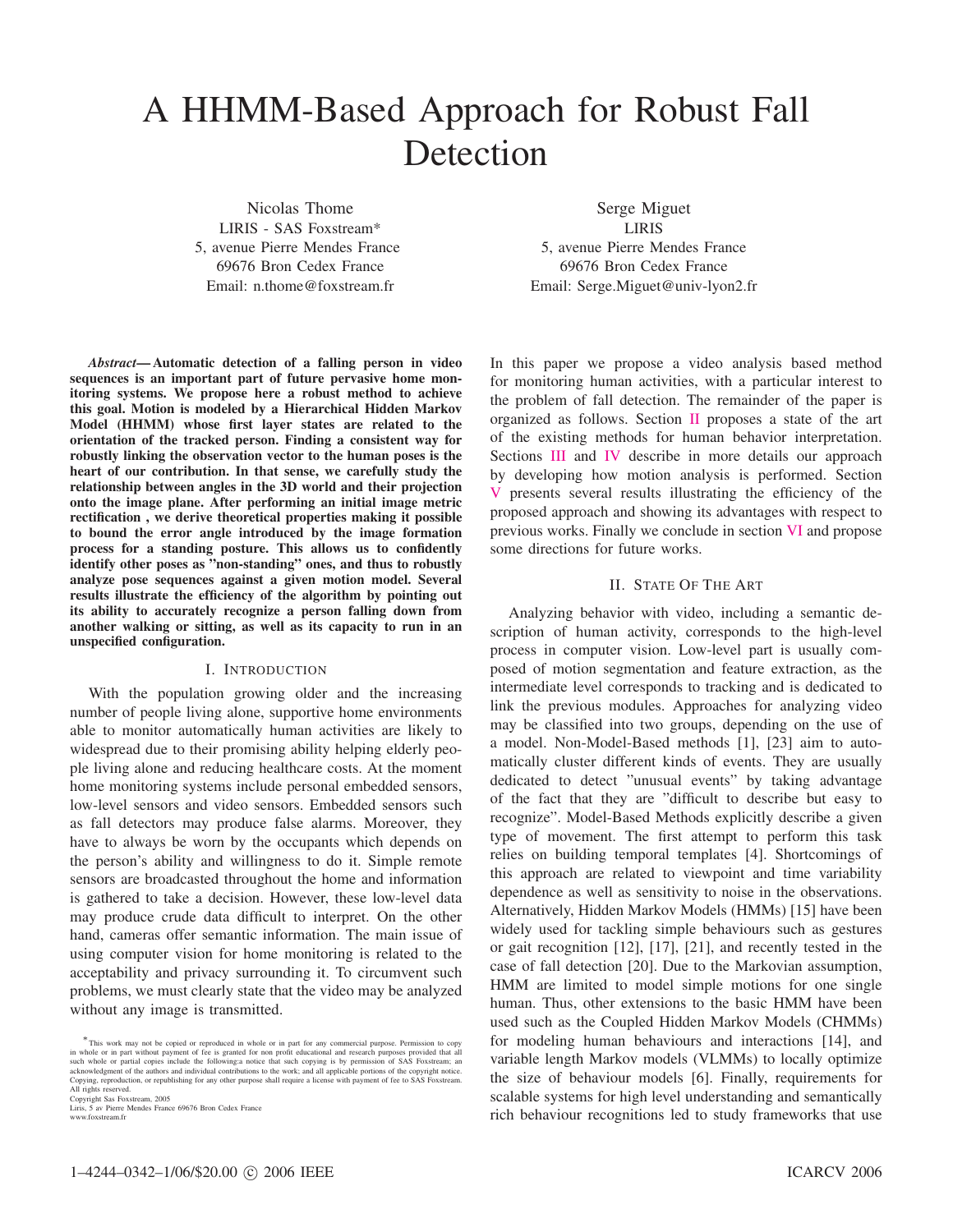the inherent hierarchical structure of motion. In that sense, sophisticated stochastic methods have been used to model the combination between elementary behavioral pattern detected by the previous methods, leading to the highest level of the interpretation module. It has been accomplished by the development of Dynamic Bayesian Networks (DBN) [8], Abstract Hidden Markov Models (AHMM) [2] or Hierarchical Hidden Markov Models (HHMM) [13] and stochastic grammars (including Stochastic Context Free Grammar (SCFG) [22]). We now give more details on some recent works being the most related to our.

# *Previous Work*

The Simbad project [16] uses infra-red sensors, and fall detection is performed by a neural network making use of vertical velocity as input. Nevertheless, the requirement to fast movements recognition may lead to a sensitivity to noise tending to send false alarms.

Nait-Charif and McKenna [7] propose a method for automatically extracting motion trajectory and providing humanreadable summarization of activity and detection of unusual inactivity. Tracking is performed with an omnidirectional camera by a particle filter on the ellipse parameters describing human posture. Fall is detected as a deviation to usual activity. However, no information about the pose of the person or his motion dynamic is taken into account. The Ubisense project [10] proposes to classify human poses by computing orientation of the detected blob. But the posture sequences analysis is still missing for proper motion clustering.

Toreyin et al. [20] suggest a method for fall detection by making use of an HMM using both audio and video. For the vision part of the approach, the aspect ratio of the bounding box of the moving region detected with a standard camera is passed to the motion interpretation module. More precisely, its wavelet transform is used as input feature for the HMM. Using conjointly video and audio cues seems to be well founded. Defining HMM states in the frequency domain is interesting because it makes explicit use of feature motion. However, no study is proposed about the relevance of using bounding box aspect ratio, particularly its dependance to the relative position of the camera and the tracked people. It is clear for example that the aspect ratio observed in the image corresponding to a standing posture is quite different for a vertically-oriented optical axis than for an horizontally-oriented one. The problem remains for the wavelet coefficients, and a given sequence for a walking person might be confused with another one for a falling person under certain adverse acquisition conditions.

## III. APPROACH OVERVIEW

We choose to develop a model-based approach to monitor senior citizen activities. The reason is that we want to be able to detect unusual suspicious events. But their ranges are in fact quite limited and generally - the case of fall detection is a good example - not so "hard to describe". Thus, we use a HHMM as a generative model against which each current motion will be matched.

#### *A. Model Architecture*

We use a simple kind of HHMM with two layers whose architecture is depicted in figure 1. The observation vector is composed of the image angle sequences, corresponding to the orientation of the detected human blob (see IV-A), after a metric rectification is applied. It provides a measurement of its degree of verticality, in the 3D world. The states of the first layer correspond to the human postures. In our falling detection application, two states are used, one corresponding to an upright standing pose and the other to a lying one. The first Layer motion features, that we call "Behavioral Pattern" or "elementary motion pattern", correspond to movements whose temporal extent is relatively small. It is dedicated to detecting sudden changes such as falls. These behavioral patterns constitute the states for the second layer motion. This latter corresponds to a global motion that has a larger temporal extent and that we denote "Behavior". It is interpreted in the HHMM formalism as being the most probable motion model that explain a given sequence of elementary patterns. For the sake of clarity, we discriminate typographically a global motion from a behavioral pattern by using capital letters for the former and quotes for the latter. For example, a FALL is supposed to be composed of a sequence of several "Is Walking" elementary pattern, followed by some "Is Falling", and finally many "Is Lengthened".



Fig. 1. HHMM Architecture

*1) Main Contribution:* Our contribution to the development of a robust motion analysis system breaks down into two points. Firstly, we propose a theoretical study of the relationship between angles in the 3D world and their projection onto the image plane. It makes it possible to optimize the link between the states (standing/lying poses) and the observation vectors (rectified blob angles). Secondly, the use of the HHMM is a robust way for interpreting motions, particularly in applications such as fall detection. Although the use of a sophisticated statistical model such as HHMM for simple motion analysis like fall detection may appear to be unnecessary, it actually provides a useful way to model a given motion as a composition of elementary behavioral patterns. Hierarchical architecture makes the model parameters easily human-readable as well as the proximity of the first layer states to human concept makes the model easy to interpret.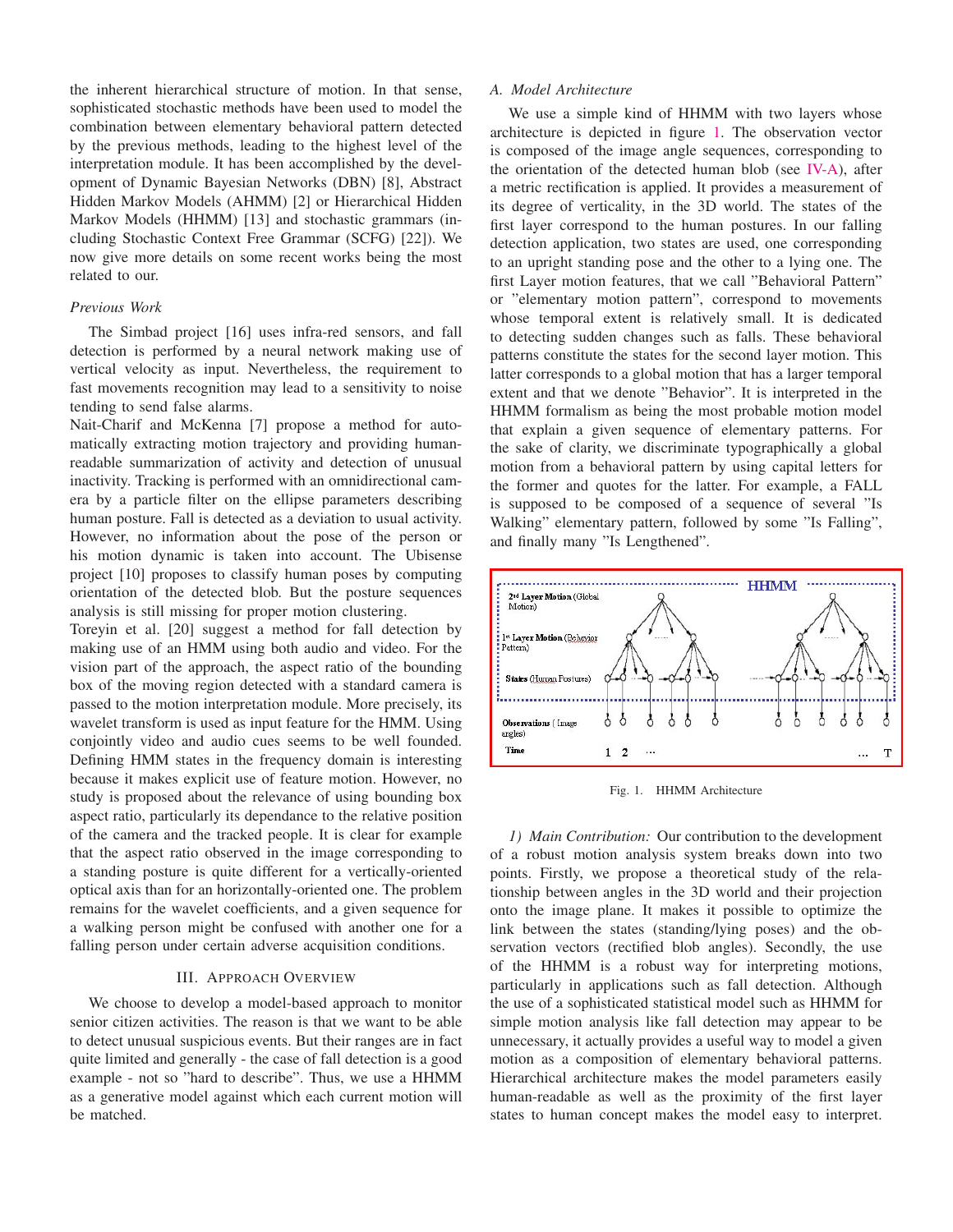Moreover, the two levels of abstraction constitutes a powerful way to filter out possible false alarms that must occur using a single level model (results are shown in section V illustrating this idea). Finally, the increase of the time complexity due to the use of the HHMM is very small (it corresponds to less than 1% of the total computational costs).

Section IV gives decomposes as follows. We explain in IV-A how the observation vector is extracted from the image sequences. IV-B is the heart of the proposed approach, where the analysis between human posture and image angles is carried out. The two layer motion models are presented in IV-C and IV-D. Results illustrating the approach efficiency are presented in V. Finally Section V concludes the paper.

# IV. HHMM DESCRIPTION

#### *A. Determining Observation vector*

The steps leading to the observation vector computation are the followings. First, human blobs are localized in the image and tracked over time (see IV-A.1). Then, the principal axis corresponding to each human blob is computed (IV-A.2). Finally, a rectification matrix is determined, dedicated to measure metric properties in a given plane in the image. This leads to the observation vector, corresponding to the angle between the vertical direction and the rectified principal axis.

*1) Isolating and Tracking Humans:* The first step of the system consists in applying a motion segmentation algorithm, leading to a binary map where moving and static pixels are labeled. This is achieved by modeling the background for each pixel by a mixture of Gaussians (first introduced in [18]). In addition, we make it possible to not assign the "moving" label to shadow pixels by using a color space invariant in luminance. Finally connected component analysis is applied to get sufficiently large regions where motion occurs. Then, a simple region-based tracking strategy is developed to match regions detected in one frame and in the subsequent ones. In particular, it enables us to detect regions corresponding to single humans. These regions are robustly tracked over time by using an articulated appearance model that constitutes a feature used to perform matching in difficult situations. For further details about this part of the approach, the reader can refer to [19].

*2) Feature Extraction:* Once a blob has consistently been tracked, the orientation of the principal axis is computed. This is traditionally performed by computing PCA on the silhouette or determining its minimal bounding rectangle. We use the latter method, because of its ability to better deal with nonconvex, irregular and complex contour shapes, which is the case when tracking humans.

*3) Applying a Metric Rectification:* The proposed rectification is actually a preprocessing step that is performed offline. Otherwise, it is applied to the principal axis at this stage of the algorithm. Metric rectification of perspective images of planes has been recently widely studied by its ability to recover metric properties such as angle measurements in the world plane from a perspective image [9]. Representing points and lines in the plane with 3-D homogeneous coordinates, the homography  $R$  mapping points on the image plane  $X$  to points on the world plane  $X'$  may be decomposed into a concatenation of three matrices, representing similarity, affine and pure projective transformation :

$$
X' = RX = R_S R_A R_P \tag{1}
$$

Thus, performing a metric rectification consists in determining  $R_P$  and  $R_A$ . It discards perspective and affine effects from the image formation process, i.e the image of the plane is equivalent to the plane in the world up to a similarity (rotation, scaling and translation). Many approaches have been proposed for performing this kind of rectification. An exhaustive review of the method is beyond the scope of the paper and the reader can refer to [5]. In our context, we choose the following strategy, illustrated in figure 2. Two sets of horizontal and vertical lines on the world plane are manually selected on the image plane (see figure I.a)). This makes it possible to determine two orthogonal vanishing points by computing their intersection on the image plane in the least square sense. Thus the vanishing line is computed and affine rectification can be applied (see figure I.b)). To perform metric rectification, we additionally enforce two more conditions, illustrated in figure II.a). First, we impose horizontal and vertical lines to effectively be horizontal and vertical on the image plane. In figure II.a), blue and green line represent a given horizontal and vertical line of the previous sets. Red lines show the direction to which they are mapped. Finally, purple and yellow parts (in figure II.a)) of the two previous lines correspond to known distances (and thus a known aspect ratio) in the world plane. We then apply the needed correction in order to match the image aspect ratio to the real world one. Eventually, sub-figure II.b) shows the metrically rectified image.

We claim that our method is well-suited for performing the needed rectification in an indoor environment. Indeed, horizontal and vertical lines on the image are easily available in a room. Moreover our approach only requires a single pair of orthogonal directions and a known ratio in the world. It is much easier for example than requiring two pairs of orthogonal directions, which are difficult to find in real environments. The metric rectification is applied to the previously computed principal axis, and its angle with respect to the vertical direction constitutes the observation vector for the HHMM. This feature, that is simple and fast to compute, is additionally robust to occlusions. Indeed, someone standing is distinguishable from someone lying as long as the principal axis that is detected in the image corresponds to the head/feet direction, which allows large occlusions.

Finally, the angle is tracked itself over time. It consists in making the assumption that the angles in two subsequent frames must be relatively close from one another. It enables two major improvements in terms of robustness. First, it makes it possible to remove "outliers" (due to low-level process part errors) from the analysis loop. Moreover it makes it possible to disambiguate the principal axis determination in some adverse conditions. It occurs for example when the width and height of the computed minimal rectangle reach the same value. In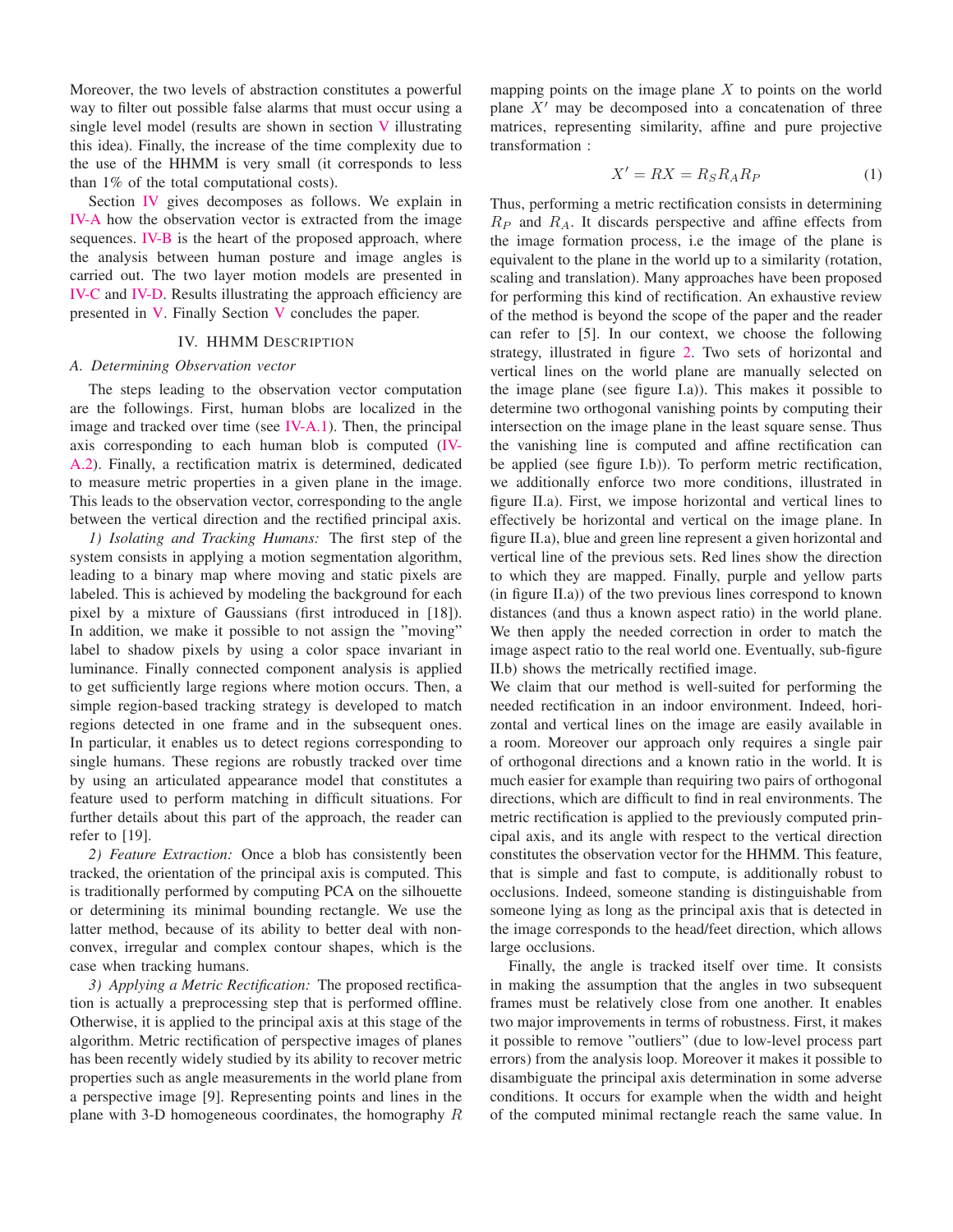

Fig. 2. Metric Rectification Performing.

 $\mathbf{v}_0$ Zo ź Fig. 3. Angle Projection

model for the camera, we get :

**Property 1.**

$$
\tan(\theta') = \tan(\theta) \frac{(d+f-z_0)\sin(\varphi) + x_0\cos(\varphi)}{(d+f-z_0) - y_0\tan(\theta)\cos(\varphi)}
$$
 (2)

Equation 2 relates thus the angle  $\theta$  in the 3D world to its projection  $\theta'$  on the image. We can notice that  $\theta'$  can take arbitrary values if  $\theta$  is close to  $\frac{\pi}{2}$ . For example, if  $\varphi = 0$  and  $x_0 = 0$ ,  $\theta' = 0$  whatever the value of  $\theta$  : someone lying on the floor at the center of the room with  $\varphi = 0$  will be detected as standing on the image. However, we claim that if someone is in an approximate standing posture in the 3D world (i.e  $\theta$  few different from 0) then he will appear to be in an approximate upright standing pose as well on the image. This is expressed by the following property :

**Property 2.**

$$
Provided that: \begin{cases} z_0 < S \\ x_0 \in [-L; L] \\ \theta \in [0; \theta_{max}] \text{ and } \theta_{max} < \arctan(\frac{d+f-S}{y_0}) \end{cases}
$$

$$
\tan(\theta') \in [\frac{-\tan(\theta_{max})(d+f+L)}{d+f-S-y_0 \tan(\theta_{max})}; \frac{\tan(\theta_{max})(d+f+L)}{d+f-S-y_0 \tan(\theta_{max})}]
$$
(3)

Equation 3 makes it possible to bound the angular error introduced by the image formation process. S and L are positive thresholds, defining the intervals for  $z_0$  and  $x_0$  for which the property 2 is fulfilled. Qualitatively, the Property 2 may be reformulated as follows : if someone moves in a room in an *approximate upright standing position*  $(\theta \in [0; \theta_{max}])$ and if they are *not too close to the camera* (meaning  $z_0 < S$ ), then they will be seen in an *approximate standing posture* on the camera image plane as well. The assumption  $z_0 < S$  is important for our purpose, and the value of the threshold S directly determines the interval  $[0; \theta_{max}]$  in which the property holds. The larger the distance, the larger the interval  $[0; \theta_{max}]$ may be and the smaller the possible value ranges for  $\theta'$  given by equation 3 are. However,  $x_0 \in [-L, L]$  is not a very

that case, the principal axis is likely to be instable, and switch to one orthogonal direction to the other. Tracking the angle as a feature makes it possible to overcome this shortcoming.

#### *B. States Definition*

Orientation of the rectified principal axis on the image having been computed, the HHMM then requires to define states. We choose to use 3D human postures for the first layer states (standing and lying for the HHMM modeling a fall). As the rectification is performed on a plan Π, 3D angles between two directions included in Π correspond to angles measured on the image. For our purpose, the key point is to choose  $\Pi$  so that it contains the vertical direction. Thus, someone standing upright in the world appears to be standing on the image plane as well. Moreover, after applying the metric rectification, everything occurs as if the camera were in front of the plane Π were the rectification took place. It makes it possible to derive theoretical relationships between the 3D angle corresponding to the head/feet direction in the world and the angle computed in the image.

*a) From Image Angles to 3D Poses:* We now give more details on how 3D human postures may be inferred from image angle measurements. After the metric rectification, the configuration corresponds to this illustrated in figure 3 (the wall where the rectification has been performed in figure 2 corresponds here to the  $(0XY)$  plan). The red vector  $\overrightarrow{V}$ represents the principal axis of the person in the 3D world. Its origin is located at  $(x_0, -y_0, z_0)$  and corresponds to the feet of the person, and its extremity gives the position of the head. The  $\theta$  angle corresponds to the 3D deviation from the vertical axis  $(OY)$ , and  $\varphi$  is the angle between the  $(OZ)$  axis and the projection of  $\overrightarrow{V}$  on the  $(OXZ)$  plane. The image plane intersects the  $(OZ)$  axis at  $z = d$ , and the center of projection  $C_p$  coordinates are  $(0, 0, (d + f))$ , where f is the camera focal length. The  $\theta'$  angle corresponds to the deviation from the vertical axis on the image plane. Assuming pinhole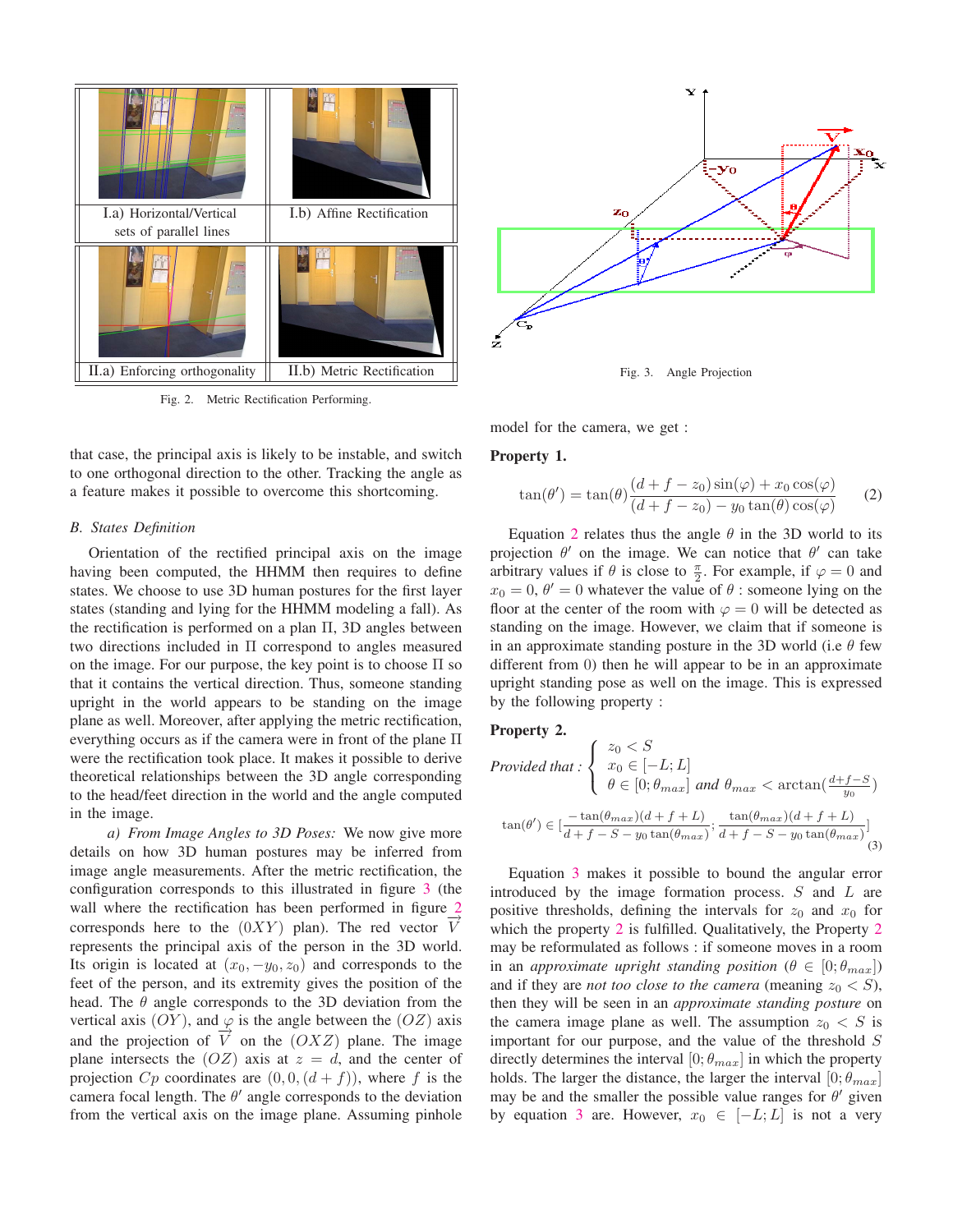restrictive additional assumption, since the camera field of view is intrinsically limited.

*b) Defining States:* Property 2 enables us to define states for our first layer HHMM. We actually take advantage of its contrapose, stating that if the angle measurement  $\theta'$  on the image does not stay in the range defined by equation 3, then the 3D angle  $\theta$  must not belong to  $[0; \theta_{max}]$ . Lying postures are thus defined in the image as those fulfilling :

$$
|\tan(\theta')| > \frac{\tan(\theta_{max})(d+f+L)}{d+f-S-y_0\tan(\theta_{max})}
$$
(4)

Let us define  $\theta'_T$  by the following way :

 $|\tan(\theta'_T)| = \frac{\tan(\theta_{max})(d+f+L)}{d+f-S-y_0 \tan(\theta_{max})}$ . It is the threshold that discriminate standing from lying postures based on the image measurements. Provided that the low level parts of the system leading to the computation of the angle are properly carried out, the property 2 is a proof that the states corresponding to lying poses are properly identified. Standing poses are thus defined as equation 4 is not satisfied (i.e  $|\tan(\theta')| \le$  $|\mathrm{tan}(\theta_T')|$  ). For the HHMM formalism, we define a conditional density probability observation for each of the two states. For the standing state, we use a single Gaussian for modeling the probability density function with 0 mean value. For the lying state, we use a mixture of two Gaussians, centered in  $\frac{\pi}{2}$ and  $-\frac{\pi}{2}$ . The standard deviations are estimated so that the probability for standing and lying postures reach the same value at the interval bounds.

*c) Analyzing Labeling Errors:* Let us consider our model dedicated to fall detection. With respect to equation 4, we define "positive" and "negative" situations as lying and standing postures, respectively. For analyzing the relevance of the state definition, we use the following notations. A true "negative" corresponds to the detection of a standing posture in the image, as the 3D pose is indeed a standing one  $(\theta \in [0; \theta_{max}])$ . A false "negative" corresponds to the detection of a standing posture in the image, although the 3D pose is actually a lying one ( $\theta \notin [0; \theta_{max}]$ ). True and false "positive" are similarly defined for detected lying poses. Equation 4 makes it possible to detect all negatives (100% true negatives). However, it will lead to some false positives in some adverse conditions : remember pathological case where  $\varphi = 0$  and  $x_0 = 0$ . We propose to go further in the analysis and to determine, for positive situations, the conditions under which the lying poses are properly identified. We can intuitively think that the further  $\varphi$  is from  $\frac{\pi}{2}$ , the larger will be the probability to detect a positive is. We derive the following property :

**Property 3.** *If*  $\theta = \frac{\pi}{2}$  *and under property 2 assumptions,*  $\tan(\theta')$  >  $\tan(\theta'_T) \stackrel{2}{\Leftrightarrow} (\tan(\varphi) \stackrel{1}{\sim} \tan(\theta'_T) \frac{y_0 - x_0}{d + f - z_0}$  *or*  $\tan(\varphi) < \tan(\theta'_T) \frac{-(y_0+x_0)}{d+f-z_0}$ 

Property 3 enables us to determine, for each space location of the feet  $(x_0, y_0, z_0)$  and angle  $\varphi$ , if a lying posture in the world  $(\theta = \frac{\pi}{2})$  is properly identified in the image thanks to  $\theta'$  measurments. This Property may moreover be used to determine the needed value for  $\varphi$ , for each  $(x_0, y_0, z_0)$ , for which all false positive are removed. This is a vital knowledge, that can be used to reduce the false positive rate (see IV-B.0.e).

*d) Validation by Simulation:* We define the HHMM states in accordance to equation 4. As it has been proved that the false positive are by essence impossible, the score that remains to be computed is the false negative rate. Let us that denote  $P_{FP}$  the false negative rate for  $\theta = \frac{\Pi}{2}$  (i.e lying postures in the world). The following formula constitutes an upper bound for  $P_{FP}$ :

$$
P_{FP} = \frac{1}{M} \int \int \int \int_{\varphi=0}^{\frac{\pi}{2}} f(x_0, y_0, z_0, \varphi) dx_0 \, dy_0 \, dz_0 \, d\varphi \tag{5}
$$

The integration has to be performed for  $(x_0, y_0, z_0)$  inside the field of view and  $\varphi \in [0; 2\pi]$ .

 $f(x_0, y_0, z_0, \varphi) = 0$  if property 3 is satisfied and 1 otherwise (in that case we have a false positive at  $(x_0, y_0, z_0, \varphi)$ ).

M is a normalization constant chosen so that  $P_{FP} = 1$  if  $f(x_0, y_0, z_0, \theta, \varphi)=1 \ \forall \ (x_0, y_0, z_0, \theta, \varphi).$ 

However, analytically integrating equation 5 is quite complicated. We thus suggest to simulate the camera projection in a given configuration, and then to numerically evaluate  $P_{FP}$ . Beyond the computational facility that the simulation offers, its significance is justified as follows. This simulation makes it possible to get numerical values for all of the previous thresholds, and potentially to optimize them to a given configuration.

The first thing to do is to get camera calibration parameters. Taking advantage on the fact that we are interested in indoor environment, we choose to use three orthogonal vanishing points to calibrate camera. This kind of approach has been introduced by Caprile and Torre [3] for determining intrinsic parameters and recently extended by Fengjun et al. [11] for computing extrinsic parameters as well as for suggesting an approximate method applicable to outdoor environments. We use an algorithm similar to [11], by assuming unit aspect ratio and zero skew, which is common for standard CCD cameras. The calibration procedure provides principal point  $(U_0, V_0)$ , focal length  $f$  as intrinsic parameters, height of the camera  $H_C$ , the three rotation angles  $\alpha, \beta, \gamma$  as extrinsic parameters. The calibration being performed, the camera is determined to be at height  $H_c$ . Thus  $y_0 = H_c$  and the false positive rate does not depend on  $y_0$  but only on  $x_0$ ,  $z_0$  and  $\varphi$ . The simulation results may thus be illustrated as presented in figure 4. This corresponds to a "from above" view, meaning that we look in the direction given by  $-y$  axis on figure 3. We present two kinds of simulation : validation for the small angles corresponding to standing poses (i.e  $\theta \in [0; \theta_{max}]$ , Figures (a) and (b)) and for lying postures ( $\theta = \frac{\pi}{2}$ , Figures (c) and (d)). For the small angle validation, we then make  $x, z, \theta$ and  $\varphi$  vary in  $[-L;L]$ ,  $[0;S]$ ,  $[0;\theta_{max}]$  and  $[0;2\Pi]$ .  $\theta_{max}$  is set to  $\frac{\Pi}{10}$ , defining the upright standing posture in the world. Concerning the study on a lying posture in the world, we keep the previous value and set  $\hat{\theta}$  to  $\frac{\Pi}{2}$ . The other values (given in millimeters) for the parameters are :  $d = 4260 mm$ ,  $S = 2000mm$ ,  $L = 1395mm$ . For each  $x_0$ ,  $z_0$ ,  $\theta$  and  $\varphi$ , the goal is to get the corresponding value for  $\theta'$  (thanks to equation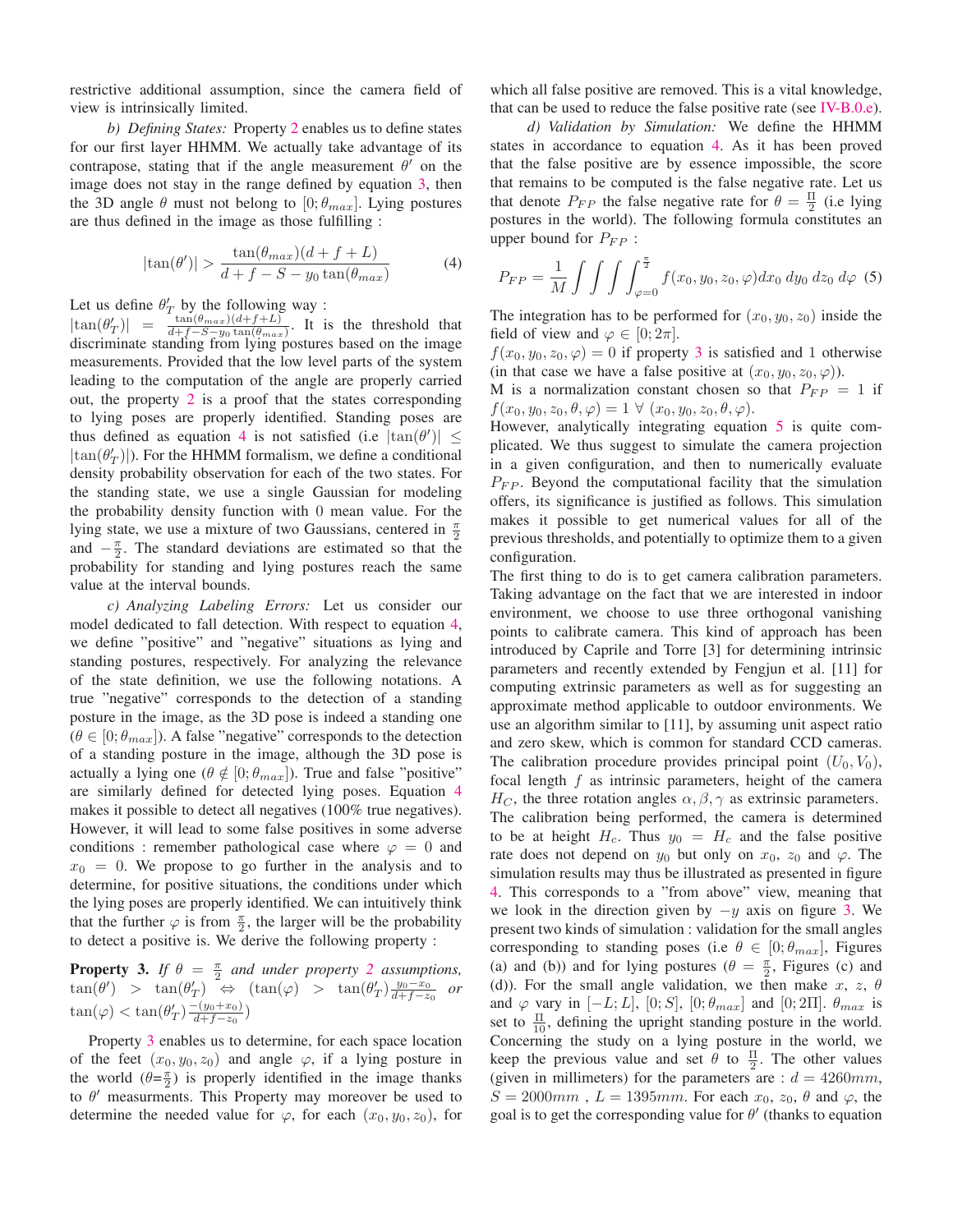2), and to check if it is inside the interval provided by equation 3, that we denote  $I_t = [-\theta'_T; \theta'_T]$   $(I_t = [-0.85; 0.85]$  with the current parameter values). The red horizontal line identifies  $S$ value under which equation 3 can not be violated. The green horizontal line identifies, in the given configuration, the  $S'$ value from which equation 3 begins to be violated. As seen in figure (a),  $S'$  is significantly larger than S. We can then take advantage of this observation to reduce the size of the interval for  $\theta'$  by tuning  $\theta'$  until  $S=S'$ . This is shown in figure (b). The new interval for  $\theta'$  is denoted Id and is evaluated to be  $Id = [-0.37; 0.37]$ . We can notice that this simulation result leads again to a significantly smaller interval than the one resulting from the theoretical bound given by equation 3. It is of great interest for our purpose. In our configuration, we can now claim that each time an image angle presents a deviation larger than 0.37 from the vertical line, the corresponding 3D angle in the world must present a deviation larger than  $\frac{\Pi}{10}$ .

The validation for lying postures is illustrated in figures (c) and (d). The aim is to detect the times where  $\theta'$  leads to detect a standing posture, while  $\theta = \frac{\Pi}{2}$  (for that we use property 3). The computation may be performed using the theoretical interval  $I_t = [-0.85; 0.85]$  (Figure (c)) or the just above determined one  $I_d = [-0.37; 0.37]$  (Figure (d)). Additionally, these simulations allow to numerically compute the false negatives, i.e numerically integrating equation 5. We find about 38% in Figure (c) conditions and 15% in Figure (d) conditions . This concludes to prove the efficiency of the defined states to discriminate a standing pose from a lying one. Indeed, a lying posture in the image necessary means a similar one in the world ; and our system makes it possible to statistically detect 85% of the overall possible falls, which is very good for a single-view computer vision based system.

*e) Discussion:* We estimate the discriminability of the image angle to separate standing from lying poses to be 85 %. This score has been established after camera calibration. Thus, it depends on the calibration parameters, but not on the position of the person in the scene. In that sense, the validation is more general than an experimentation in which standing/lying poses would have been manually labelled and compared to the computation of the first level states having image angle as input. Moreover, as Property 3 outputs the range value of  $\varphi$  for which the algorithm fails in labelling the lying pose, what must be possible to do is to determine the optimal placement for an additional camera making all lying postures properly detected (100 % discriminability must be reachable by increasing the number of cameras). These ideas correspond to extensions of the proposed approach, but we claim that these improvements are made possible by the previous theoretical study carried out. Indeed, the derived properties enable us to grasp the meaning of the misclassified postures. We come back to this extension in section VI.

#### *C. First and Second Layer Motion Determination*

The HHMM states correspond to the human poses in the scene. The first layer motion models, that we denote as *elementary behavioral pattern*, properly describe (or not) the



Fig. 4. Simulation Results

corresponding observations. The model ability to generate a given sequence of observations depends on its parameters (see IV-D). For the case of fall detection, we use the 3 followings elementary motion pattern : "Is Walking", "Is Falling" and "Is Lengthened". The motion analysis loop runs as follows. For each given observation sequence, we compute the most probable primitive event which may generate it, with the possible *unknown event* (by testing the most probable event again a given threshold). The best decoding state sequence (corresponding to 3D poses) may be determined by using Viterbi algorithm. The operation is recursively applied in the next level. In that case, the states correspond to the elementary pattern. We use two global motion model : FALL and WALK, and determine the one that best explains the sequence of primitive motions.

## *D. Model Parameters Statement and Estimation*

With the 2-layer hierarchical architecture proposed, the global motion model  $\lambda$  is composed of the following set of parameters :  $(\pi_i, A_i, B_i)$ , where j corresponds to the layer index  $(j \in 1, 2)$  and i is the layer state index for layer j  $(i \in [1, N_j],$  where  $N_j$  is the state numbers of layer j).  $\pi_j$  is the initial state probability vector for layer j.  $A_j$  is the  $N_j \times N_j$  state transition probabilities matrix.  $B_j$  is the state relative observation probability. In the highest level, we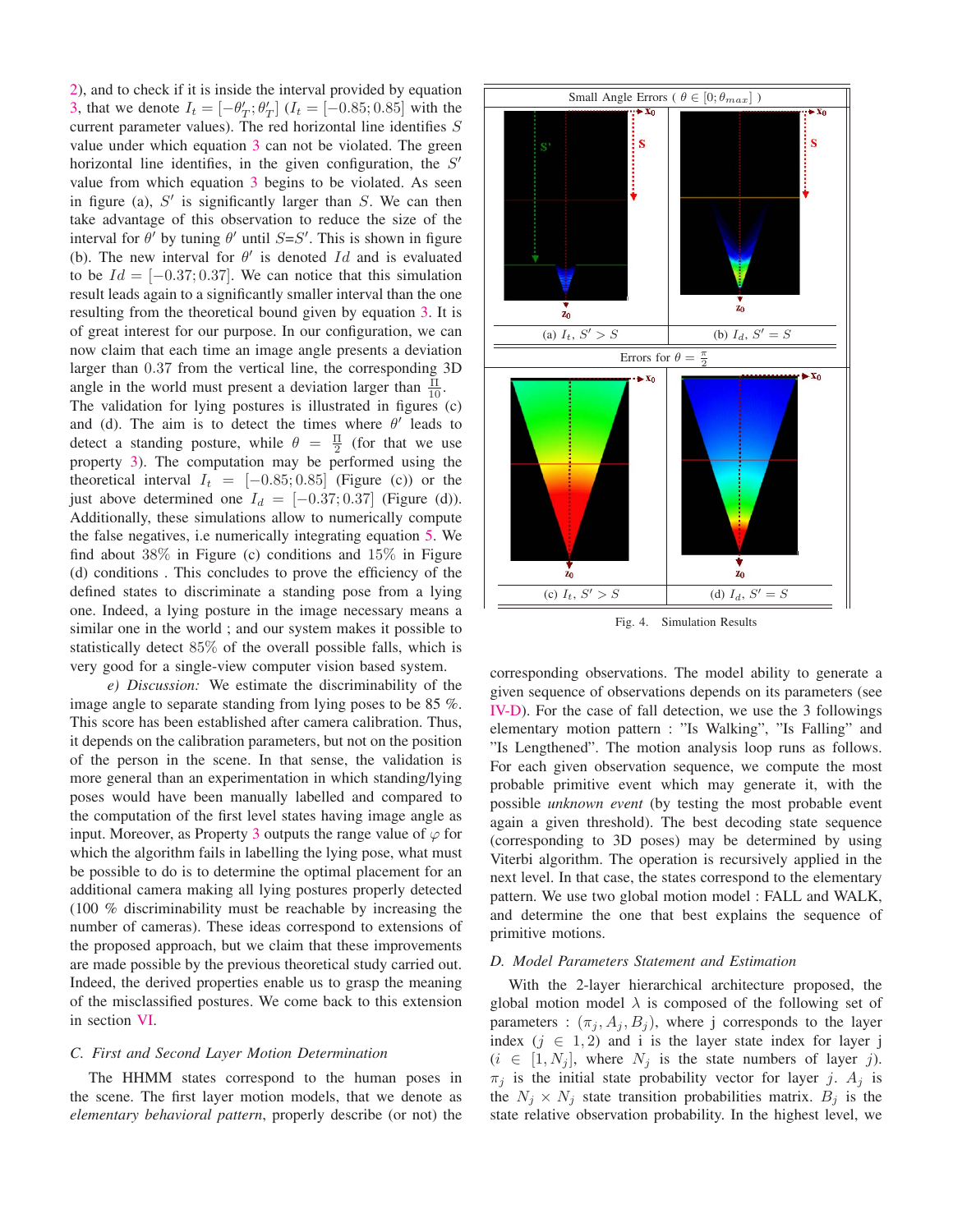want our model to be able to represent a global motion as a combination of primitive events. We claim that the HHMM architecture with the image angle as observation leads to a very easy interpretable framework. For example, modeling an elementary fall in the first level can be accomplished by just requiring that this primitive event is able to generate a sequence of standing postures followed by lying ones. It is straightforward to manually set up the transition matrix for that purpose. The transition probability between a standing pose and a standing one must be quite small, the one between standing and lying must be quite large, the one between lying and lying must be very large and finally the one between lying and standing must be very small. Same kind of intuitive definitions are easily extended to the other primitive events as well as to the next hierarchy level. Of course, for more accurate modeling and recognition of complicated motions, EM Baum-Welch algorithm for parameters re-estimation might be used.

# V. RESULTS

We present here some results illustrating the ability of the proposed model to analyze motion.

Figure 5 illustrates an example of using the HHMM. The different detected primitive events are shown at frame 40, 70, 90 and 180. Finally the global motion "FALL" (frame 180) is determined as being the most probable to be generated by a sequence of a walking-falling-lengthened motion patterns. Here, we point out the fact that the high level behavior recognition of the model is a great help for removing errors due to low-level part of the system. Especially when real time is required, motion segmentation is never perfect. Parts of the tracked object are likely to be missing when they look like the background. These segmentation errors are then propagated and may disturb the feature extraction (angle computation in our case) and then the elementary motion pattern as well. As we are detecting falls, being sudden changes, this noise sensitivity has actually no small probability to occur. Thus a system without a higher level validation would tend to wrongly detect the primitive "Is falling", sending false alarms. However, the global motion model enables us to overcome this problem. For detecting a "FALL" it actually requires that one (or more) "Is Falling" event is detected, that several "Is Walking" event were detected before and that a large number of "Is Lengthened" are detected after. This model has a much larger time extent, and wrongly detecting such an event because of noise is very improbable. The experimental validation part  $(V)$ gives quantitative results comforting this idea.



Fig. 5. Fall Detection with the HHMM

Figure 6 illustrates the case where the fall takes place in a direction relatively far from the rectified plane. It demonstrates the robustness of the approach, and the model ability to manage complex situations. Indeed, primitive events "Is Falling" and "Is Lengthened" are correctly recognized. This is a result of the lying state definition proposed in section IV-B.0.a.



Fig. 6. Fall Detection with an arbitrary direction

Figure 7 proves the model ability to discriminate someone falling from someone just lying on the floor. We add a new primitive event called "Is Lying". With some examples of falls and some other examples of people lying, we train the first level HHMM parameters so that the example sets are properly clustered. The "Is Lying" and "Is Falling" models differ from their transition probability matrix, encoding the speed difference. As a result, the global motion "LENGHTENING" is recognized instead of "FALL" leading to the absence of alarm transmitted.



Fig. 7. The model captures motion speed

# EXPERIMENTAL VALIDATION FOR FALL DETECTION

In order to validate the overall system performances, including segmentation, tracking and recognition, we apply the fall detection algorithm proposed to fifty cases of fall and fifty cases of walk. We try to use sequences that are relevant to evaluate the robustness of the system. Particularly, we take care in having different fall directions (angle  $\varphi$  being uniformly distributed into  $[0, 2\pi]$ , in order to include examples that are a priori difficult to manage. Results are presented in table I. For real falling cases occurring we obtain a rate of 82 % correct detections (and then 18% of false negatives). For Non-Fall motions the system almost never send false alarms (98 % correct detections). As we can notice, the results obtained for the overall system are comparable to those corresponding only to the posture detection. It does not mean that the low level part of the system outputs perfect results, but rather demonstrates the capacity of the hierarchical motion model to filter out the low level errors.

Finally Figure 8 illustrates the use of the HHMM to recognize someone sitting. The HHMM structure has been